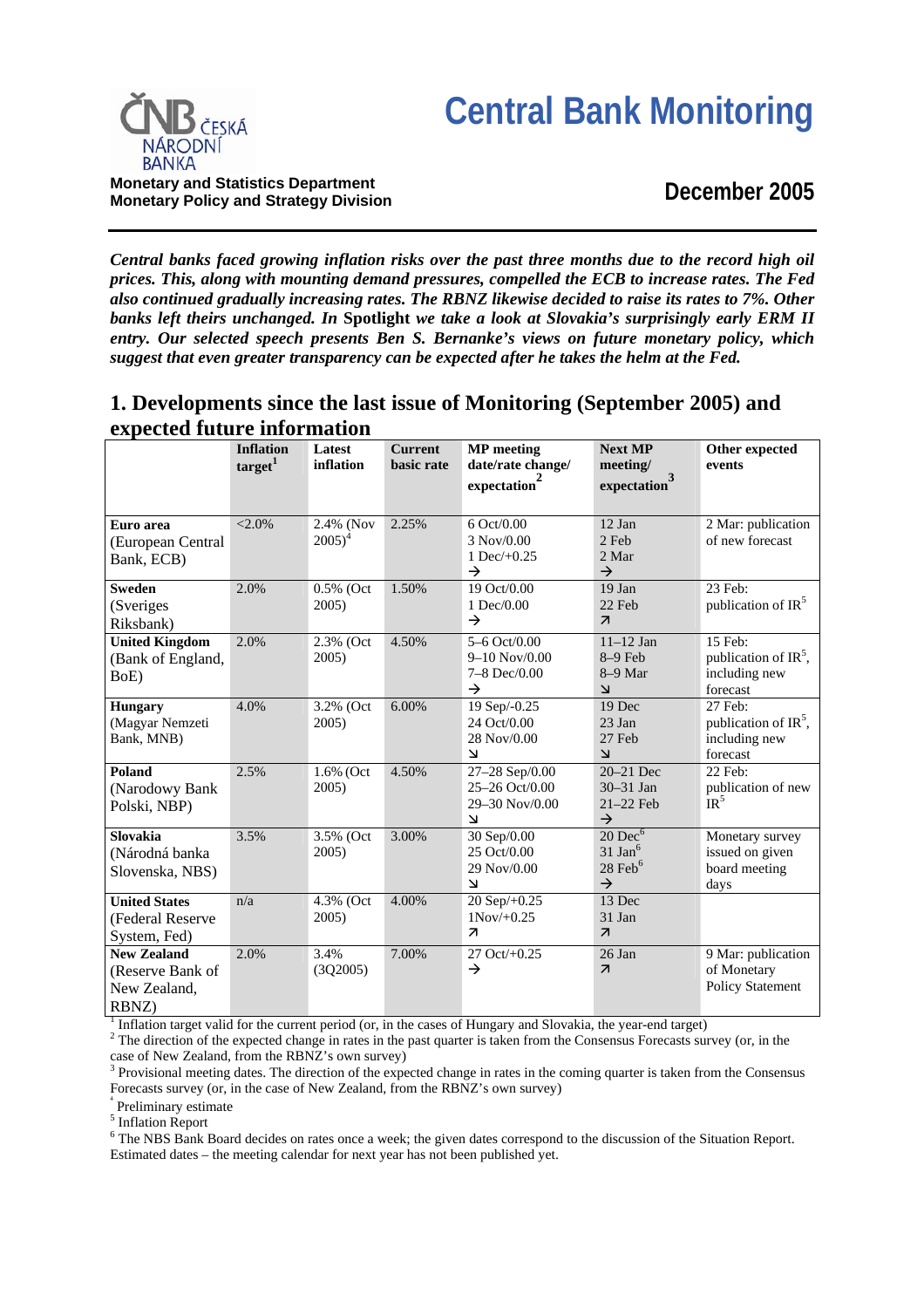### **2. News**

#### **[Riksbank starts using forecast based on market interest rates ...](http://www.riksbank.com/templates/Page.aspx?id=15784)**

Starting from the October Inflation Report, the main scenario of the Swedish central bank's interest rate forecast is based on the assumption that the repo rate evolves in line with market expectations. The Riksbank has published such a forecast only irregularly in the past. A forecast based on constant rates is still compiled, but is described as an alternative scenario. According to [Deputy Governor Irma](http://www.riksbank.com/templates/Page.aspx?id=17775)  [Rosenberg,](http://www.riksbank.com/templates/Page.aspx?id=17775) this shift is intended to increase the transparency of the Riksbank and make it easier to evaluate the accuracy of the forecasts. She also stressed that implied forward rates do not constitute a promise from the Riksbank to change rates in line with the yield curve. A baseline forecast scenario based on market expectations has been applied by the Bank of England since 2004 and was used by the Bank of Norway until June 2005.

#### **[... and has new Governor](http://www.riksbank.com/templates/Page.aspx?id=15453)**

Lars Heikensten is to step down prematurely from his position as Governor in the new year, due to his nomination as the Swedish member of the European Court of Auditors. He will be succeeded by Stefan Ingves, who joins the Riksbank from a top position at the International Monetary Fund and who has a wealth of monetary policy experience from his time as Riksbank Deputy Governor in 1994– 1999.

#### **[MNB starts publishing nominal voting](http://english.mnb.hu/Resource.aspx?ResourceID=mnbfile&resourcename=minutes_20051024en)**

In October, Magyar Nemzeti Bank started publishing the nominal voting of Monetary Council members in the minutes of its Monetary Council meetings. The MNB started publishing minutes in December 2004, but up until October 2005 these only gave the ratio of the votes cast. The MNB made no comment on this change in communication. However, given the large number of Council members (13 since spring 2005), this step can be viewed as an effort to increase the individual responsibility of the Council members.

#### **[Slovakia joins ERM II ...](http://www.nbs.sk/PRESS/PR051128.HTM)**

The Slovak koruna joined ERM II at the end of November, with a central rate equal to the market exchange rate on the day the step was announced (EUR  $1 = SKK 38.4550$ ). Upon entry into ERM II, Slovakia undertook to pursue sound fiscal policies and promote wage growth that remains in line with productivity growth. ERM II participation is a necessary condition for satisfying the Maastricht exchange rate criterion, which, in turn, is a prerequisite for the country's accession to the euro area. Slovakia plans to adopt the single European currency on 1 January 2009. See *Spotlight* for more details of the Slovakia's entry to ERM II.

#### **[... the NBS Bank Board is to expand to 11 members ...](http://ekonomika.sme.sk/c/2471089/Novela-zakona-o-NBS-pripravi-centralnu-banku-na-dohlad-nad-financnym-trhom.html)**

An amendment to the Act on the NBS adopted in October increases the number of members of the NBS Bank Board from eight to eleven. The Governor and two Deputy Governors will continue to be elected by parliament, while the remaining eight board members will be appointed by the government on the proposal of the NBS Governor. The amendment will also integrate supervision of various financial market institutions under the central bank. The amendment to the Act will come into effect on 15 December 2005.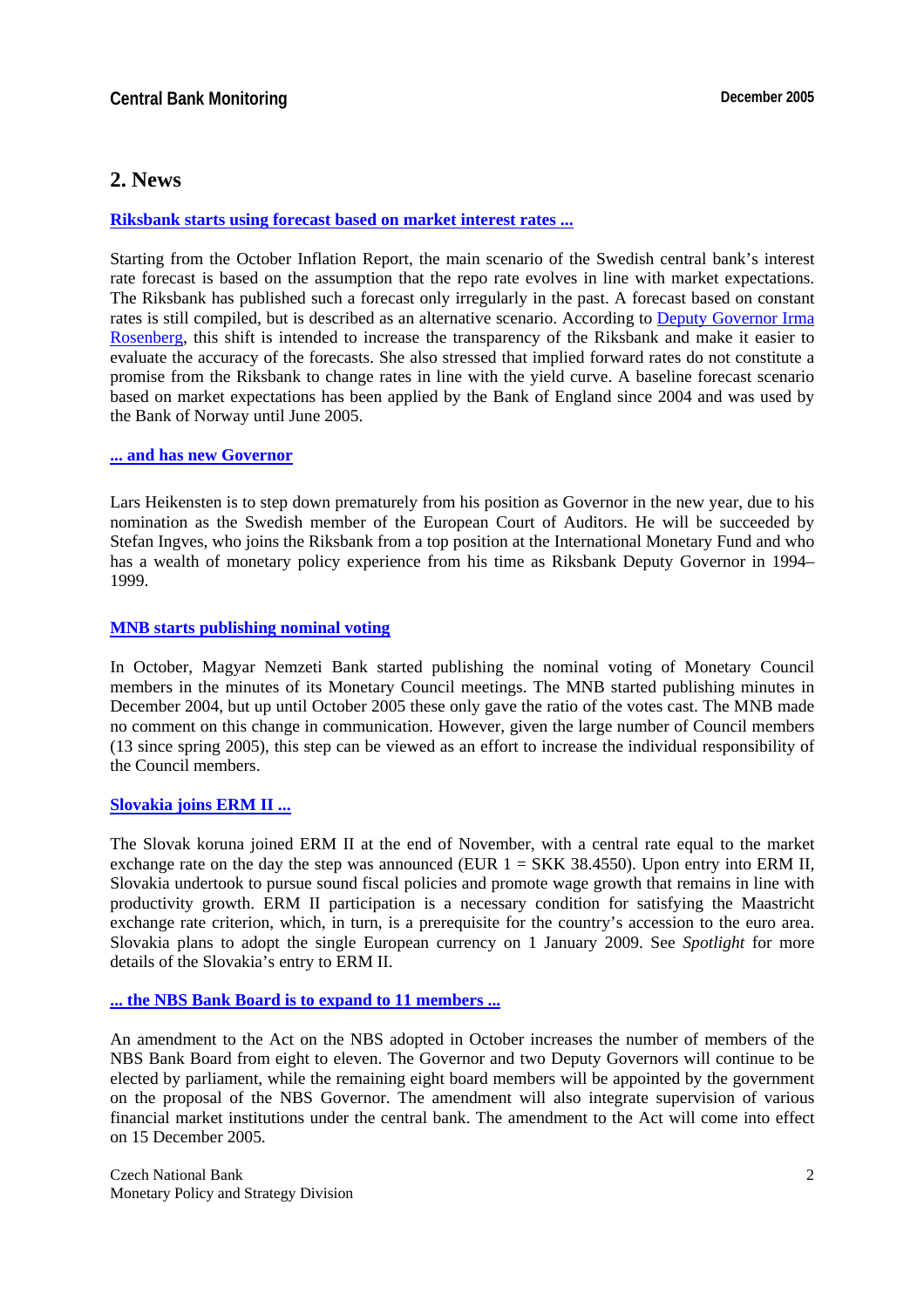#### **[... and the NBS is already preparing the design of Slovak euro coins](http://www.nbs.sk/PRESS/TS051121_2.HTM)**

In November, the NBS announced a public poll on the [designs o](http://www.nbs.sk/EURINT/EURO/ANKETA/index.html)f the national face of the future Slovak euro coins. The public could vote via the Internet, by text message or by phone. The winning design was a double cross on three mountains. The final design of the euro coins will be decided by the NBS Bank Board at its December meeting.

#### **[Bernanke to succeed Greenspan at the Fed](http://www.whitehouse.gov/news/releases/2005/10/20051024-2.html)**

U.S. President George W. Bush nominated Ben S. Bernanke for Chairman of the Board of Governors of the Federal Reserve System (the Fed). Bernanke previously served on the Fed's Board of Governors for six years and is currently Chairman of the Council of Economic Advisers. Bernanke will take office on 1 February 2006. The last part of this publication presents selected points of the nomination speech given by Ben Bernanke before the Senate Committee on Banking, Housing and Urban Affairs.

#### **[Bank of Norway alters its forecasting process](http://www.norges-bank.no/front/rapport/en/ir/2005-03/ir-2005-03-en.pdf)**

In its November Inflation Report, the Bank of Norway abandoned the assumption of interest rates evolving in line with market expectations in its baseline scenario and started publishing an interest rate path based on an assessment by the Executive Board. The assessment takes into account the development of the Norwegian economy as well as the balance between the various objectives of monetary policy. This path is published in fan chart form.

#### **[Turkey to explicitly adopt inflation targeting](https://registration.ft.com/registration/barrier?referer=&location=http%3A//news.ft.com/cms/s/7cee8320-65b9-11da-8f40-0000779e2340.html)**

The Turkish central bank announced at the start of December that it would move to formal inflation targeting by the beginning of next year. The target for 2006 has been set at  $5\% \pm 2$  percentage points, while the target for both 2007 and 2008 is 4%. At the same time, Sureyya Serdengecti, central bank governor, said he would hand over responsibility for setting interest rates to a monetary policy committee. In the past, Turkey conducted monetary policy in the regime of "implicit inflation targeting". Although it published its inflation targets, the forecast and/or reasons underlying its monetary policy decisions were not disclosed. 2005 was a transitional year, when the Turkish central bank started publishing such information and generally enhanced its openness to the public.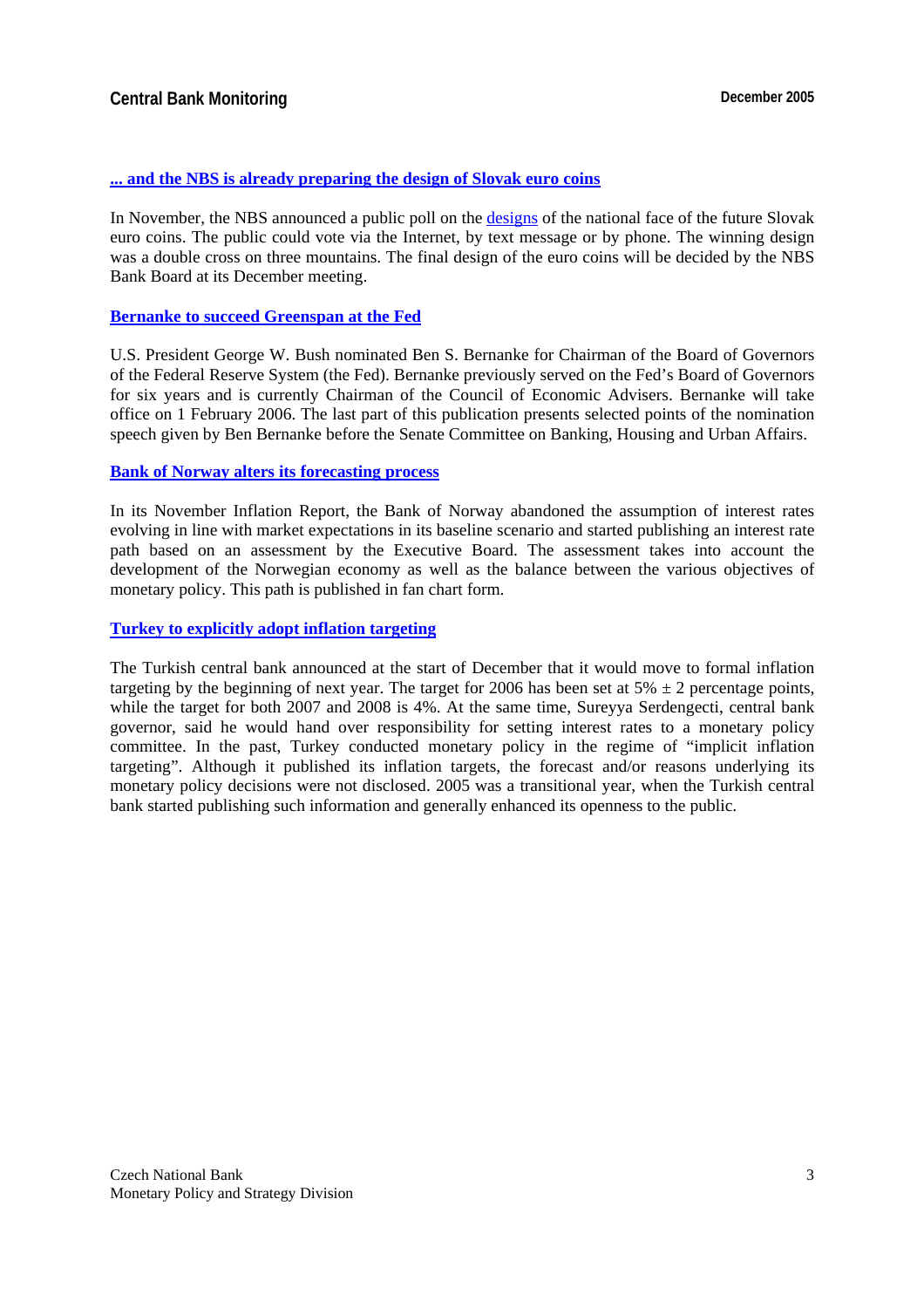## **3. Spotlight: Slovakia enters ERM II**

*The Slovak koruna joined ERM II at the end of November, with a central rate equal to the market exchange rate on the day this step was announced (EUR*  $1 = SKK 38.4550$ *). Upon entry into ERM II, Slovakia undertook to pursue sound fiscal policies and promote wage growth that remains in line with productivity growth. ERM II participation is a necessary condition for satisfying the Maastricht exchange rate criterion, which, in turn, is a prerequisite for the country's accession to the euro area. Slovakia plans to adopt the single European currency on 1 January 2009.* 

#### **Earlier than expected entry**

The NBS's decision to enter ERM II this year came as a surprise, as it had been generally expected that Slovakia would join in the first half of next year. The NBS Monetary Programme until 2008, a document approved in December 2004 in which the NBS adopted "inflation targeting in the conditions of ERM II", had also assumed a later date. Minister of Finance Ivan Mikloš explained that Slovakia decided to join ERM II earlier so that the country would have more time to prepare for euro adoption. He also referred to the need to isolate the koruna from exchange rate movements in the Central European region.

#### **Central rate equal to most recent exchange rate**

Like most of its predecessors in ERM II, Slovakia decided to set its central rate equal to the market exchange rate on the day of its ERM II entry. On Friday 25 November, the Slovak koruna closed at 38.455 SKK/EUR. The NBS did not explicitly state whether it views this central rate as corresponding to the equilibrium rate, but proclaimed that "the membership of Slovakia in the ERM II and the central rate will contribute to the stabilisation of the exchange rate development of the Slovak koruna and its nominal convergence. At the same time they will support a stable development of the Slovak economy". This differs significantly from the current position of the Czech National Bank and the National Bank of Poland, which do not regard ERM II as a stabilising factor.

#### **Koruna reacts strongly**

The Slovak koruna responded to the unexpected step by appreciating strongly (see Chart 1) by more than 2 per cent, followed by a slight correction. This was probably due to the somewhat asymmetric nature of the Maastricht exchange rate criterion, which allows a marked appreciation, but not a depreciation. Expectations of a future strengthening of the Slovak koruna were also supported by the notion that an appreciation would suit the NBS with regard to the fulfilment of its inflation targets (also defined asymmetrically). Since then, the exchange rate has fluctuated within a relatively narrow band of 20 hellers (see Chart 2).

The NBS Governor noted that the NBS would intervene in the foreign exchange market – even within the band – to keep the exchange rate at levels corresponding to the development of the economy. The NBS has considerable experience with interventions. It last intervened in October, with EUR 220 million against the koruna's depreciation. It also intervened in the same direction in April this year, whereas in the first quarter it intervened against the koruna.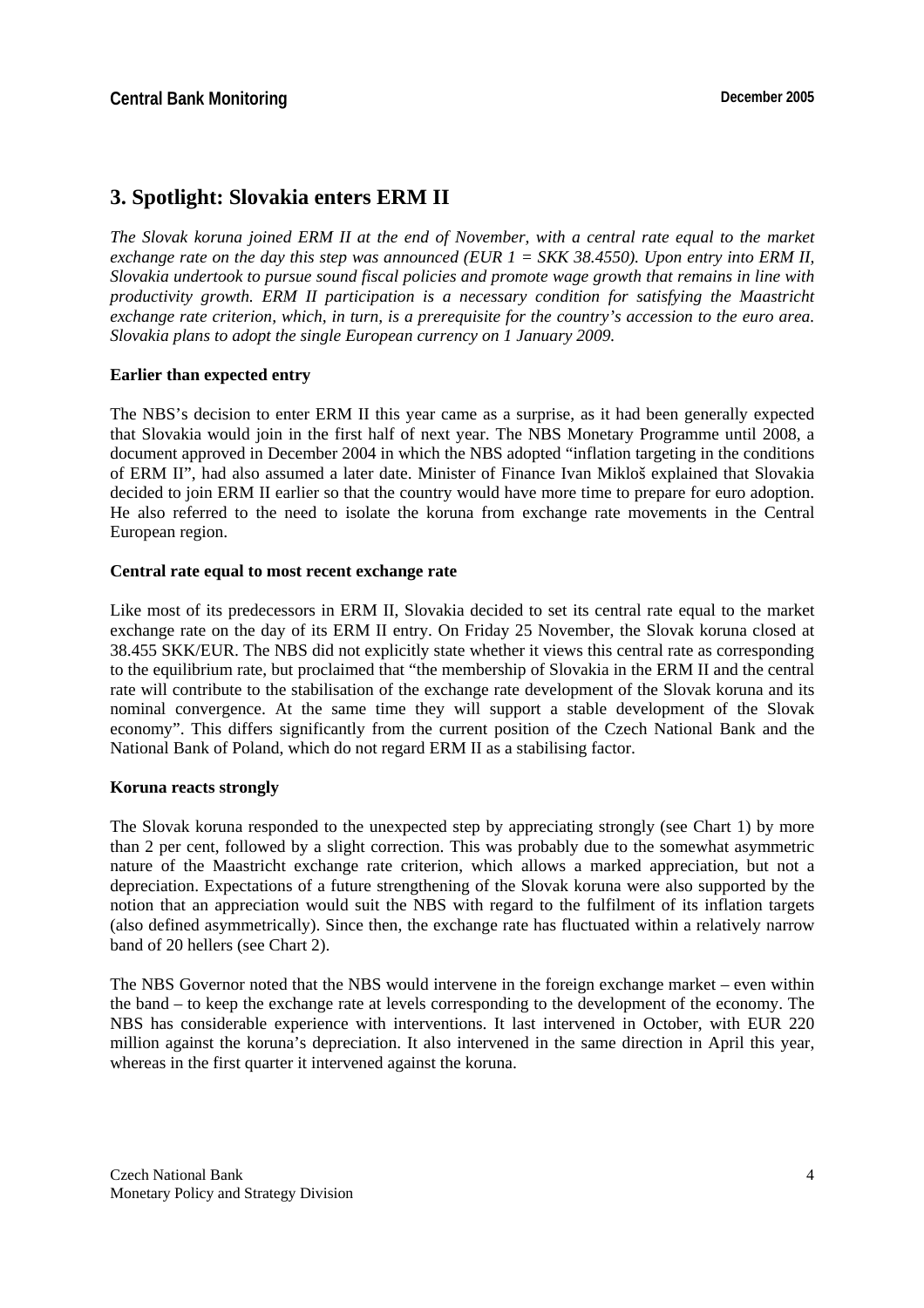#### **Potential conflict between exchange rate criterion and other criteria**

In the event of unexpected shocks, the largely fixed relationship of the Slovak currency to the euro could pose a threat to the fulfilment of the other criteria, most notably the criterion on price stability. In Slovakia's case, however, the danger of failing to meet the exchange rate and inflation criteria is low for the following reasons. First of all, Slovakia has a highly open economy with close links to the euro area nations, in which the fixing of the koruna's exchange rate could significantly lower import price variability and consequently foster stability of domestic prices. Second, the equilibrium real exchange rate of the Slovak koruna will appreciate over the coming years, which reduces the probability of a significant nominal exchange rate depreciation. Third, Slovakia is maintaining and will probably continue to maintain during ERM II membership a positive interest rate differential against the euro (currently at 0.75%), which makes the Slovak currency attractive, and is also tightening its domestic monetary conditions, thereby supporting the fulfilment of the NBS's inflation targets.

*Chart 1: The SKK/EUR exchange rate on 28 Chart 2: The SKK/EUR exchange rate between November 2005 25 November and 8 December 2005*



Sources: NBS, Bloomberg.